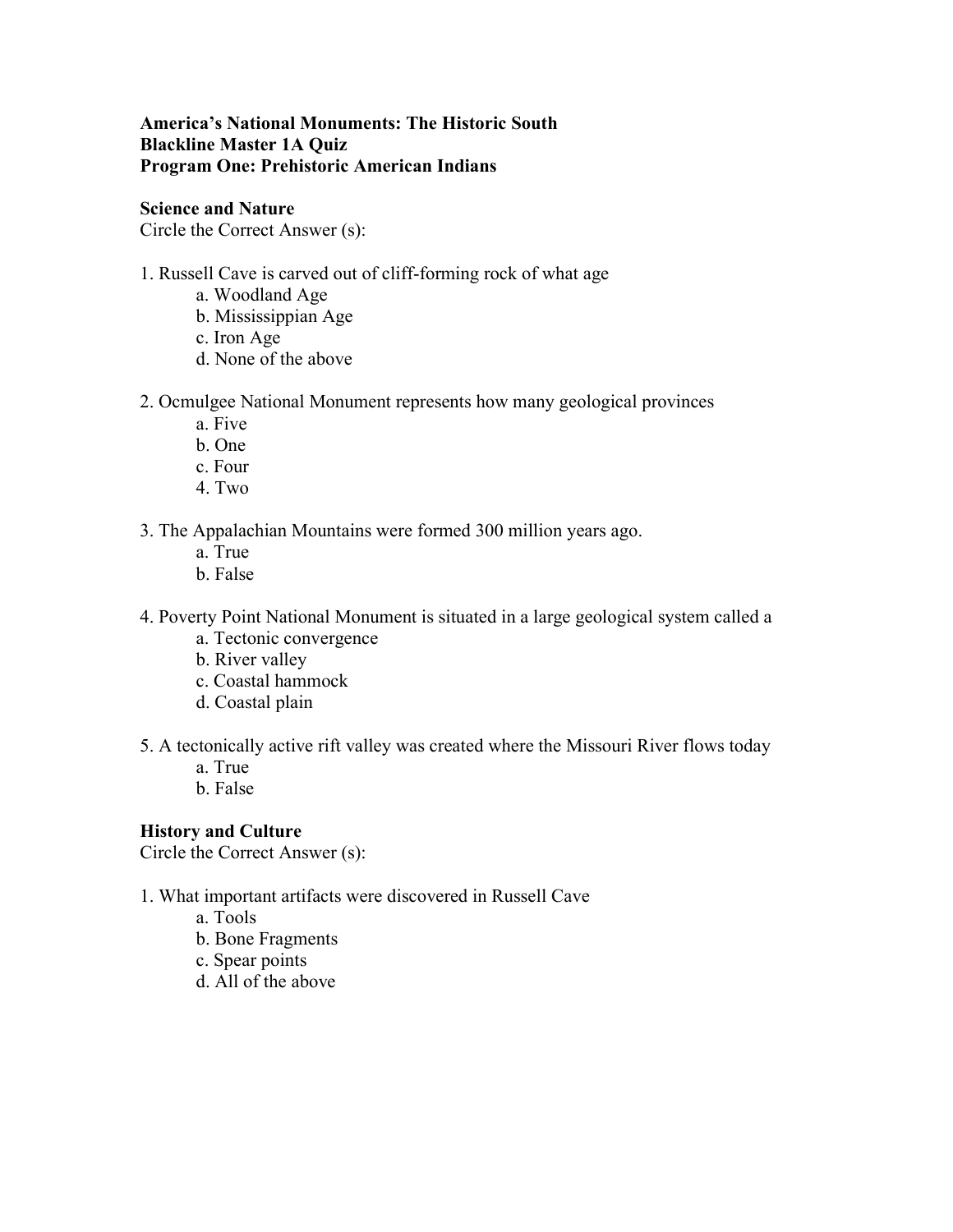- 2. What American Indian culture(s) used Russell Cave
	- a. Paleo-Indians
	- b. Archaic Indians
	- c. Sioux
	- d. Woodland Indians
- 3. The capital of the Mississippian Culture was
	- a. Poverty Point
	- b. Cahokia
	- c. Aztalan
	- d. Ocmulgee
- 4. Approximately how many years ago did the Poverty Point Culture emerge
	- a. 10,000
	- b. 3,000
	- c. 4,000
	- d. 1,000
- 5. The people of the Mississippian Culture drew themselves on
	- a. Seashells
	- b. Rocks
	- c. Tree bark
	- d. All of the above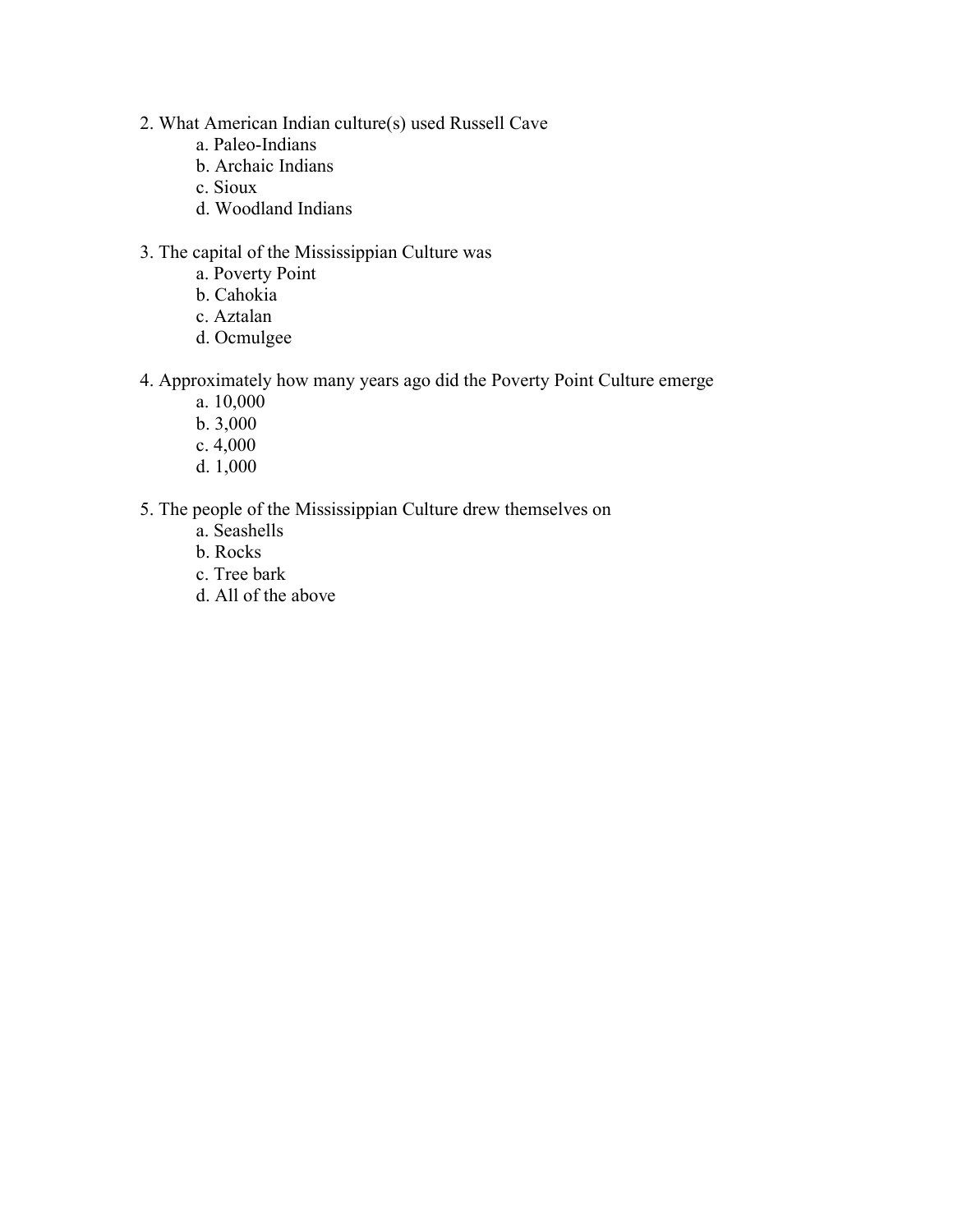**America's National Monuments: The Historic South Blackline Master Quiz 2A Program Two: Southern Spanish Colonies**

**Science and Nature**

Circle the Correct Answer (s):

## 1. The ecosystems around St. Augustine are

- a. Coastal hammocks
- b. Forest
- c. Marsh
- d. None of the above
- 2. Barrier islands are long, narrow, offshore deposits of sand or sediments that parallel the coastline.
	- a. True
	- b. False
- 3. What types of trees dominate the ecosystem around Fort Frederica
	- a. Palm and Coconut
	- b. Oak and Elm
	- c. Palm and live oak
	- d. None of the above
- 4. The islands are separated from the main land by a shallow bay or salt marsh
	- a. True
	- b. False
- 5. The climate of the barrier islands is
	- a. Mediterannean
	- b. Tropical Rainforest
	- c. Boreal
	- d. Subtropical

# **History and Culture**

Circle the Correct Answer (s): 1. Pedro Menendez colonized Florida in

- a. 1492
- b. 1500
- c. 1565
- d. 1560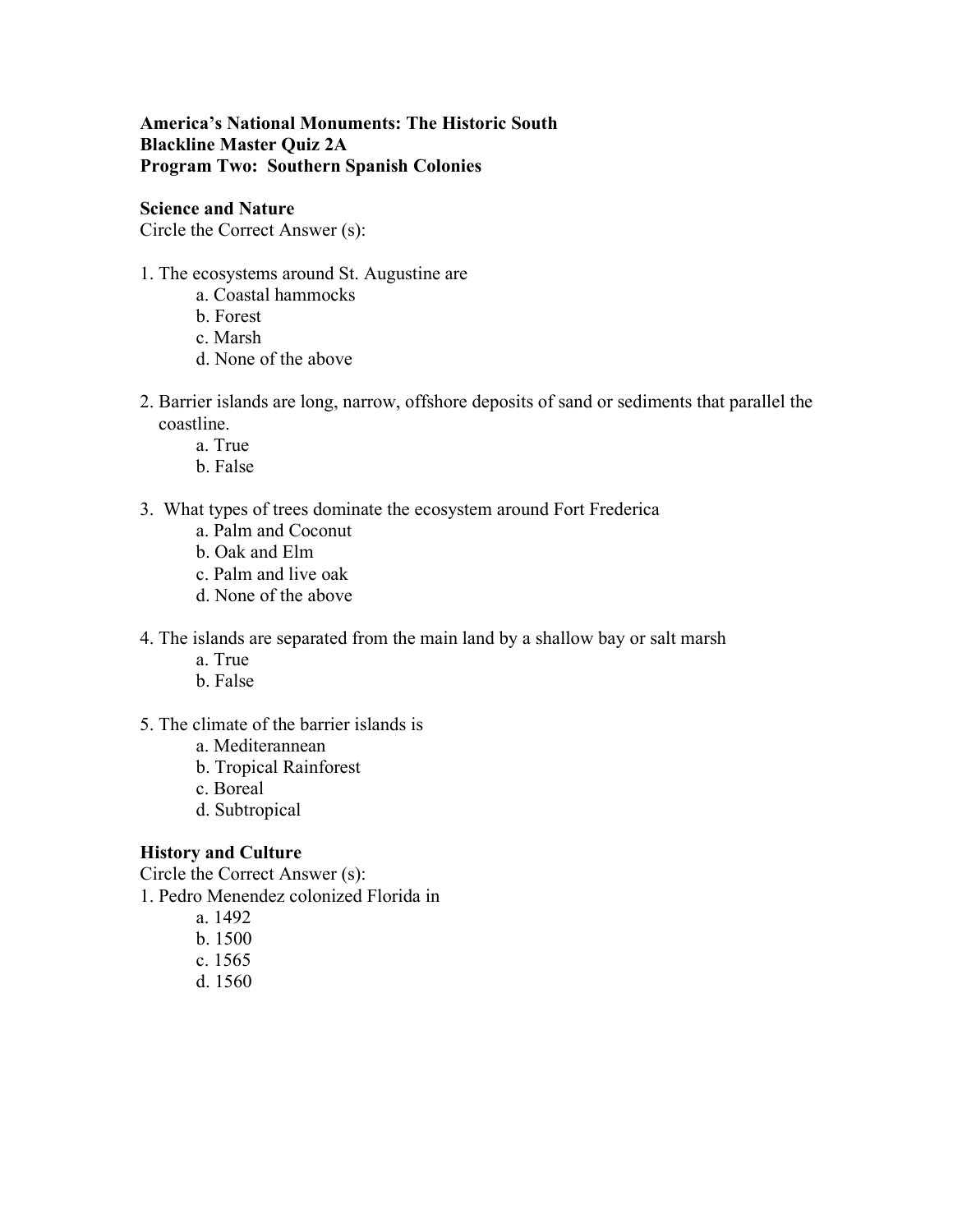- 2. Castillo de San Marcos was built to protect
	- a. St. Augustine
	- d. Fort Matanzas
	- c. Georgia
	- d. New York
- 3. Fort Matanzas was built to warn St. Augustine of attack.
	- a. True
	- b. False
- 4. Georgia was founded by
	- a. Major Anderson
	- b. James Edward Oglethorpe
	- c. Pedro Menendez
	- d. None of the above
- 5. Fort Frederica was built to protect the colony from what forces.
	- a. American Indians
	- b. French and English forces
	- c. English and Spanish forces
	- d. Spanish and French forces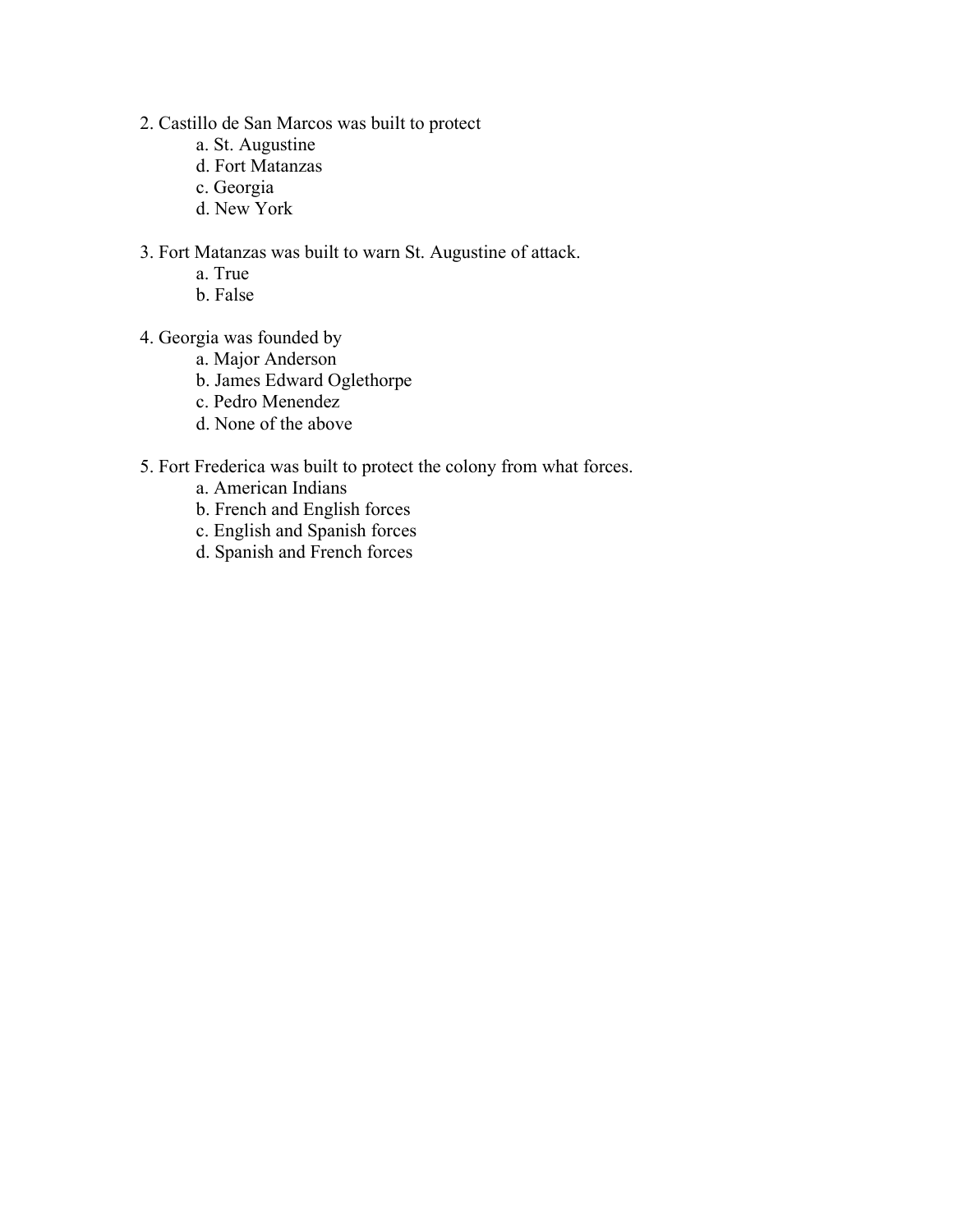# **America's National Monuments: The Historic South Blackline Master Quiz 3A Program Three: Slavery and the Plantation System**

## **Science and Nature**

Circle the Correct Answer (s):

- 1. The U.S. Virgin Islands have a Mediterranean climate.
	- a. True
	- b. False
- 2. Corals are large, very sophisticated animals, which build calcium carbonate structures in which they live
	- a. True
	- b. False
- 3. As a result of the easterly winds, the eastern side of each island is
	- a. Dry
	- b. Barren Desert
	- c. Scrub
	- d. All of the above
- 4. The George Washington Birthplace National Monument sits in the tidewater area of Hudson Bay.
	- a. True
	- b. False
- 5. The ecosystem that English colonists found when they arrived at Jamestown in 1607 was a densely forested area dominated by
	- a. Pine and maples
	- b. Loblolly pine and oaks
	- c. Oaks and Maples
	- d. None of the above
- 6. A few degrees warming of the ocean can kill coral reefs.
	- a. True
	- b. False

#### **History and Culture**

Circle the Correct Answer (s):

- 1. In 1917 United States bought what islands and renamed them the U.S. Virgin Islands
	- a. Danish West Indies
	- b. Cocos Islands
	- c. Baltic Islands
	- d. None of the above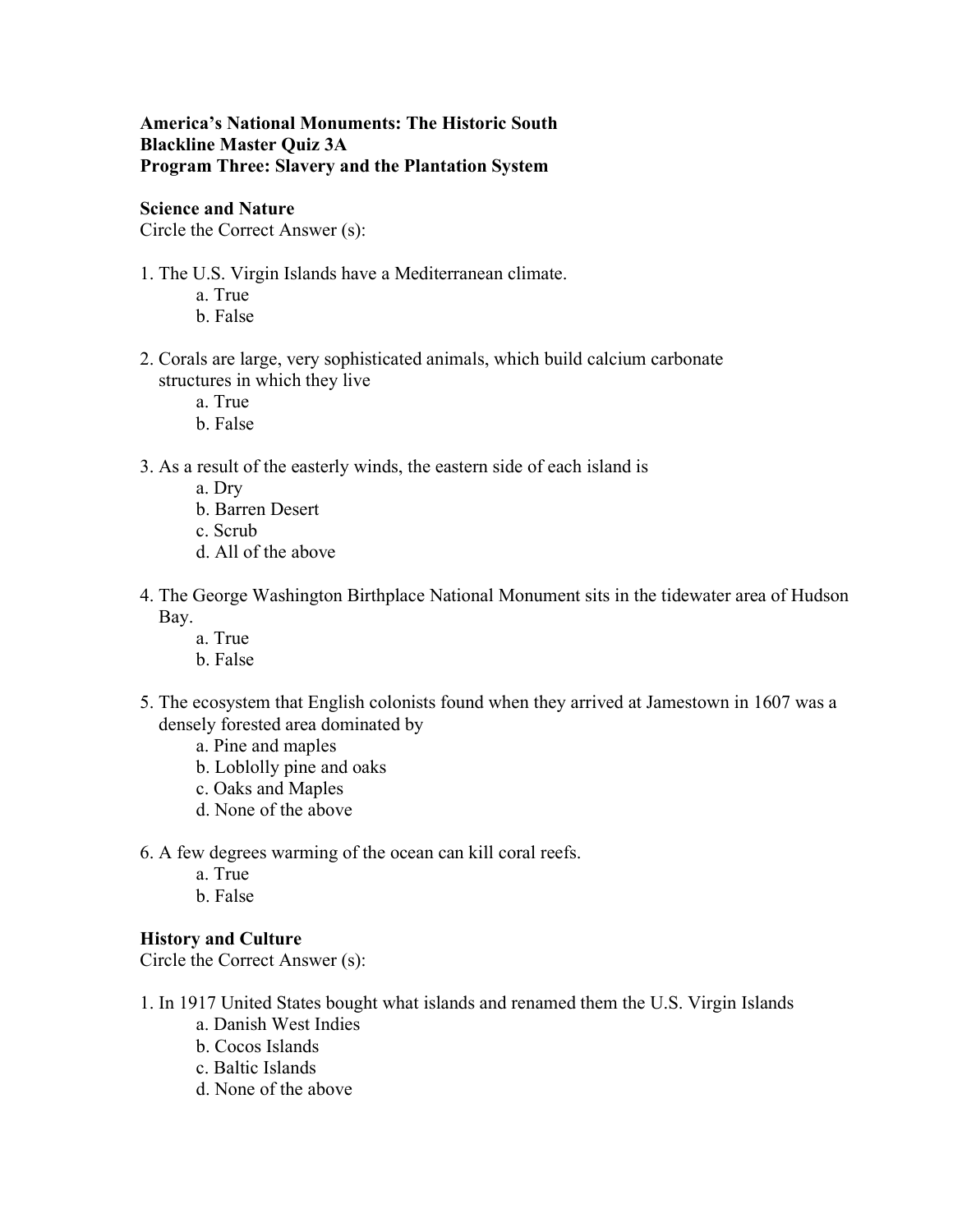- 2. The United States' slave based Southern plantation society arose from
	- a. Caribbean Islands
	- b. South America
	- c. Mexico
	- d. None of the above

# 3. The typical Caribbean Island plantation grew

- a. Cotton
- b. Tobacco
- c. Sugar
- d. Pineapples

# 4. The typical Virginia plantation system grew

- a. Tobacco
- b. Cotton
- c. Sugar
- d. None of the above
- 5. Black slaves were imported from
	- a. England
	- b. Caribbean Islands
	- c. China
	- d. Africa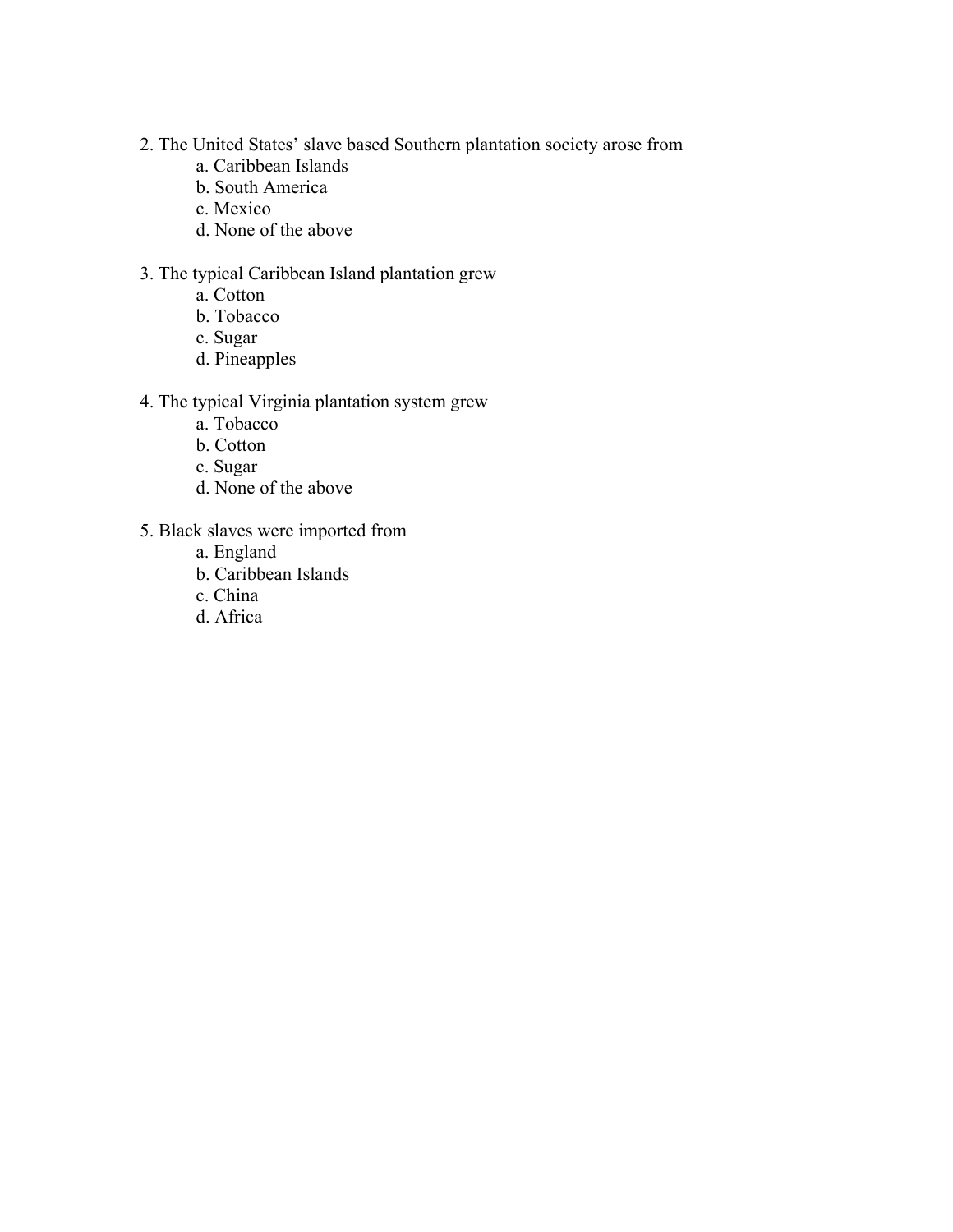# **America's National Monuments: The Historic South Blackline Master Quiz 4A Program Four: Civil War and the Confederacy**

## **Science and Nature**

Circle the Correct Answer (s):

- 1. George Washington Carver National Monument is part of what mountain system
	- a. Blue Ridge Mountains
	- b. Rocky Mountains
	- c. Ozark Mountains
	- d. Sierra Mountains
- 2. Plant succession is
	- a. The slow process of one plant community replacing another
	- b. An area moves from pioneer plant species to a climax species
	- c. The emergence of a coastal hard wood forest
	- d. All of the above
- 3. What type of forests did the Ozarks support prior to settlement in the early 1800's
	- a. Rain Forests
	- b. Broadleaf Forests
	- c. Hardwood Forests
	- d. Mangrove Forests
- 4. Fort Pulaski's Cockspur Island was built up from a salt marsh.
	- a. True
	- b. False

#### 5. What type of trees are adapted to salt water and tides

- a. Palm
- b. Oak
- c. Mangrove
- d. None of the above

# **History and Culture**

Circle the Correct Answer (s):

1. What important harbor did Fort Pulaski defend for the Confederacy

- a. Norfolk, Virginia
- b. Charleston, South Carolina
- c. St. Augustine, Florida
- d. Savannah, Georgia